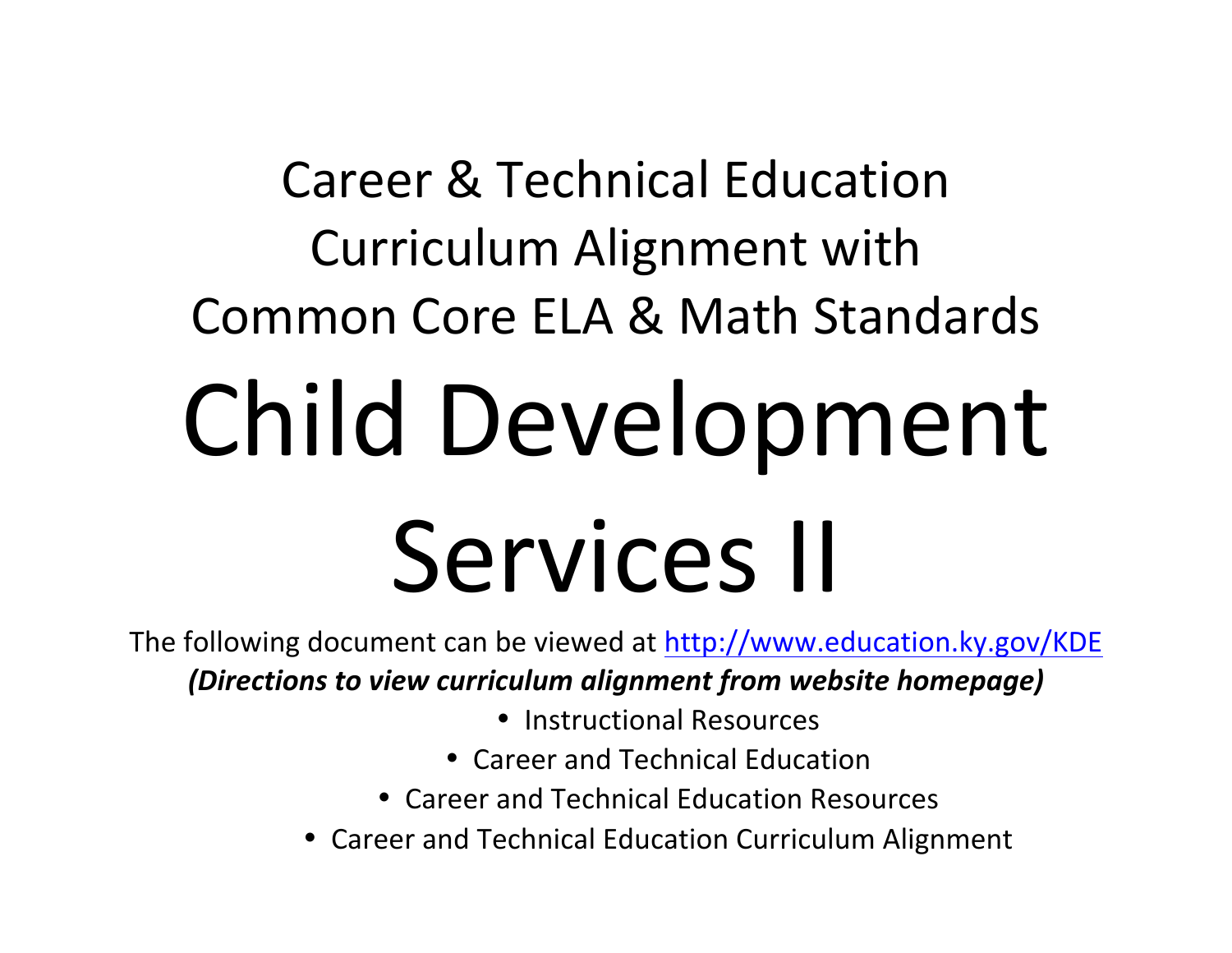• Early Childhood Education Career Major

# • Child Development Services II curriculum alignment

# KENTUCKY CAREER PATHWAY/PROGRAM OF STUDY TEMPLATE

**Recommended Course Sequence** 

|              |                  | <b>COLLEGE/UNIVERSITY:</b> Western Kentucky University        |                                                               |                                                                      |                                                                                                                           |                                 | <b>CLUSTER: Human Services &amp; Education</b> |                      |                                                                |                                 |                                     |
|--------------|------------------|---------------------------------------------------------------|---------------------------------------------------------------|----------------------------------------------------------------------|---------------------------------------------------------------------------------------------------------------------------|---------------------------------|------------------------------------------------|----------------------|----------------------------------------------------------------|---------------------------------|-------------------------------------|
|              |                  | <b>HIGH SCHOOL (S):</b>                                       |                                                               | PATHWAY: Early Childhood Educator                                    |                                                                                                                           |                                 |                                                |                      |                                                                |                                 |                                     |
|              |                  |                                                               |                                                               |                                                                      |                                                                                                                           |                                 |                                                |                      | PROGRAM: Family & Consumer Sciences- Early Childhood Education |                                 |                                     |
|              |                  |                                                               |                                                               |                                                                      |                                                                                                                           |                                 |                                                |                      | <b><i>REQUIRED COURSES</i></b>                                 |                                 | <b>CREDENTIAL</b>                   |
|              |                  |                                                               |                                                               |                                                                      |                                                                                                                           | <b>SOCIAL</b>                   |                                                |                      | <b>RECOMMENDED ELECTIVE COURSES</b>                            |                                 | <b>CERTIFICATE</b>                  |
| <b>DRAFT</b> |                  | <b>GRADE</b>                                                  | <b>ENGLISH</b>                                                | <b>MATH</b>                                                          | <b>SCIENCE</b>                                                                                                            | <b>STUDIES</b>                  |                                                |                      | <b>OTHER ELECTIVE COURSES</b>                                  |                                 | <b>DIPLOMA</b>                      |
|              |                  |                                                               |                                                               |                                                                      |                                                                                                                           |                                 |                                                |                      | <b>CAREER AND TECHNICAL EDUCATION COURSES</b>                  |                                 | <b>DEGREE</b>                       |
|              |                  | 9                                                             | English I                                                     | Algebra I                                                            | ICP / Earth Science                                                                                                       | Social Science                  | Health/PE                                      | Arts &<br>Humanities | Computer &<br>Technology<br><b>Applications</b>                | <b>FACS Life Skills</b>         |                                     |
|              |                  | 10                                                            |                                                               |                                                                      |                                                                                                                           |                                 | World                                          | Relationships /      | Foods and                                                      | Child & Human                   |                                     |
|              | <b>SECONDARY</b> |                                                               | English II                                                    | Geometry                                                             | <b>Biology</b> I                                                                                                          | World Civilization              | Language l                                     | <b>Money Skills</b>  | Nutrition                                                      | Development                     |                                     |
|              |                  |                                                               |                                                               |                                                                      |                                                                                                                           |                                 | World                                          | Parenting            | Child Dev.                                                     | Child Dev.                      |                                     |
|              |                  | 11                                                            | English III                                                   | Algebra II                                                           | <b>Chemistry</b>                                                                                                          | <b>US History</b>               | Language II                                    |                      | Services l                                                     | Services I                      | KOSSA, AAFCS Pre-                   |
|              |                  |                                                               |                                                               |                                                                      |                                                                                                                           |                                 |                                                |                      |                                                                |                                 | PAC (Early Childhood<br>Education). |
|              |                  |                                                               |                                                               |                                                                      |                                                                                                                           |                                 | <b>Business</b>                                | <b>Principles of</b> | Child Dev.                                                     | Child Dev.                      | Commonwealth Child                  |
|              |                  | 12                                                            |                                                               | Math Elective                                                        |                                                                                                                           |                                 |                                                |                      |                                                                | Services II<br>WBL / Co-op      | Care Credential, CDA                |
|              |                  |                                                               | English IV                                                    |                                                                      | Science elective                                                                                                          | Psychology                      | Management                                     | Teaching             | Services II                                                    |                                 | & WKU Articulation                  |
|              |                  |                                                               |                                                               |                                                                      |                                                                                                                           |                                 |                                                |                      |                                                                |                                 |                                     |
|              |                  |                                                               |                                                               |                                                                      |                                                                                                                           |                                 | Working with<br>Young                          |                      | Foundations in<br>FCS <sup>*</sup>                             |                                 | 3 Hours<br>Articulation -           |
|              | POSTSECONDARY    | Year 13                                                       | English 100                                                   | General                                                              |                                                                                                                           |                                 | Children and                                   | Human                | <b>Foundations</b> in                                          | Diversity in<br>Early Childhood | Early Childhood                     |
|              |                  |                                                               | & Speech                                                      | Math                                                                 | Cat D science                                                                                                             | Psychology                      | Families                                       | Nutrition            | <b>Hunam Services</b>                                          | Programs                        | Education                           |
|              |                  |                                                               |                                                               |                                                                      |                                                                                                                           |                                 |                                                | Guidance &           |                                                                |                                 | Associates                          |
|              |                  |                                                               | English 200                                                   | Family and                                                           | Safety & First                                                                                                            |                                 | Assessment                                     | Peblem solving       | <b>Curr Dev for Infants</b>                                    | Adminstration of                | Degree-Early                        |
|              |                  | Year 14                                                       | & Children's                                                  | Community and<br>Early Childhood                                     | Aid & Family                                                                                                              | Western                         | of Young                                       | Approaches for       | & toddlers & Curr<br>Dev for Preschool                         | Early Childhood<br>Programs &   | Childhood                           |
|              |                  |                                                               | Literature                                                    | Programs                                                             | <b>Relations</b>                                                                                                          | Civilization                    | Children                                       | Young Children       | and Kindergarden                                               | Practicum                       | Education                           |
|              |                  |                                                               |                                                               |                                                                      |                                                                                                                           |                                 |                                                |                      |                                                                |                                 |                                     |
|              |                  | Year 15                                                       |                                                               |                                                                      |                                                                                                                           |                                 | PP                                             | Management of        | Implications of                                                | Growth and                      |                                     |
|              |                  |                                                               |                                                               | Foreign                                                              | <b>Humanities</b>                                                                                                         | <b>Family Life</b><br>Education | Techniques<br>in FCS                           | Family               | Research in<br><b>Child and Family</b>                         | Guidance of<br>Children         |                                     |
|              |                  |                                                               | English 300                                                   | Language                                                             | Elective (2)                                                                                                              |                                 |                                                | Resources            |                                                                |                                 |                                     |
|              |                  |                                                               |                                                               |                                                                      |                                                                                                                           |                                 |                                                |                      |                                                                |                                 | Bachelor's                          |
|              |                  | Year 16                                                       | World                                                         |                                                                      | Critical Issues in Professional                                                                                           |                                 |                                                |                      |                                                                |                                 | Degree in Child                     |
|              |                  |                                                               | Cultures -                                                    |                                                                      | <b>Family and Child</b>                                                                                                   | Presentations in                |                                                | Parenting            |                                                                | Exceptional                     | Studies (minor                      |
|              |                  |                                                               | <b>Folk Studies</b>                                           | <b>Statistics</b>                                                    | <b>Studies</b>                                                                                                            | <b>FCS</b>                      | Internship                                     | Strategies           | <b>Family Relations Education</b>                              |                                 | required)                           |
|              |                  | $\bigotimes_{\text{Cayar}}$ $\bigoplus_{\alpha\in\mathbb{Z}}$ |                                                               | <b>Required Courses</b>                                              |                                                                                                                           |                                 |                                                |                      |                                                                |                                 |                                     |
|              |                  |                                                               | <b>CARLBROXATION</b> Cologe and Career Transitions Initiative | <b>Recommended Elective Courses</b><br><b>Other Elective Courses</b> |                                                                                                                           |                                 |                                                |                      |                                                                |                                 |                                     |
|              |                  | Funded by the U.S. Department of Educati                      |                                                               |                                                                      | <b>Required Career and Technical Education Courses</b>                                                                    |                                 |                                                |                      |                                                                |                                 |                                     |
|              |                  | (V051B020001)                                                 |                                                               |                                                                      | Credit-Based Transition Programs (e.g. Dual/Concurrent Enrollment, Articulated Courses, 2+2+2)                            |                                 |                                                |                      |                                                                |                                 |                                     |
|              |                  | Revised Jan. 2005                                             |                                                               |                                                                      | (♦=High School to Comm. College) (• =Com. College to 4-Yr Institution) (■ = Opportunity to test out)                      |                                 |                                                |                      |                                                                |                                 |                                     |
|              |                  | October, 2006-CTE/Kentucky                                    |                                                               |                                                                      | <b>Mandatory Assessments, Advising, and Additional Preparation</b>                                                        |                                 |                                                |                      |                                                                |                                 |                                     |
| Note:        |                  |                                                               |                                                               |                                                                      | Catadorias of courses in d. Danuirad, Dacommandad Flactives, other Flactives and career and Tachnical Education) angly to |                                 |                                                |                      |                                                                |                                 |                                     |

Note: Categories of courses (e.g. Required, Recommended Electives, other Electives and career and Technical Education) apply to both secondary and postsecondary levels.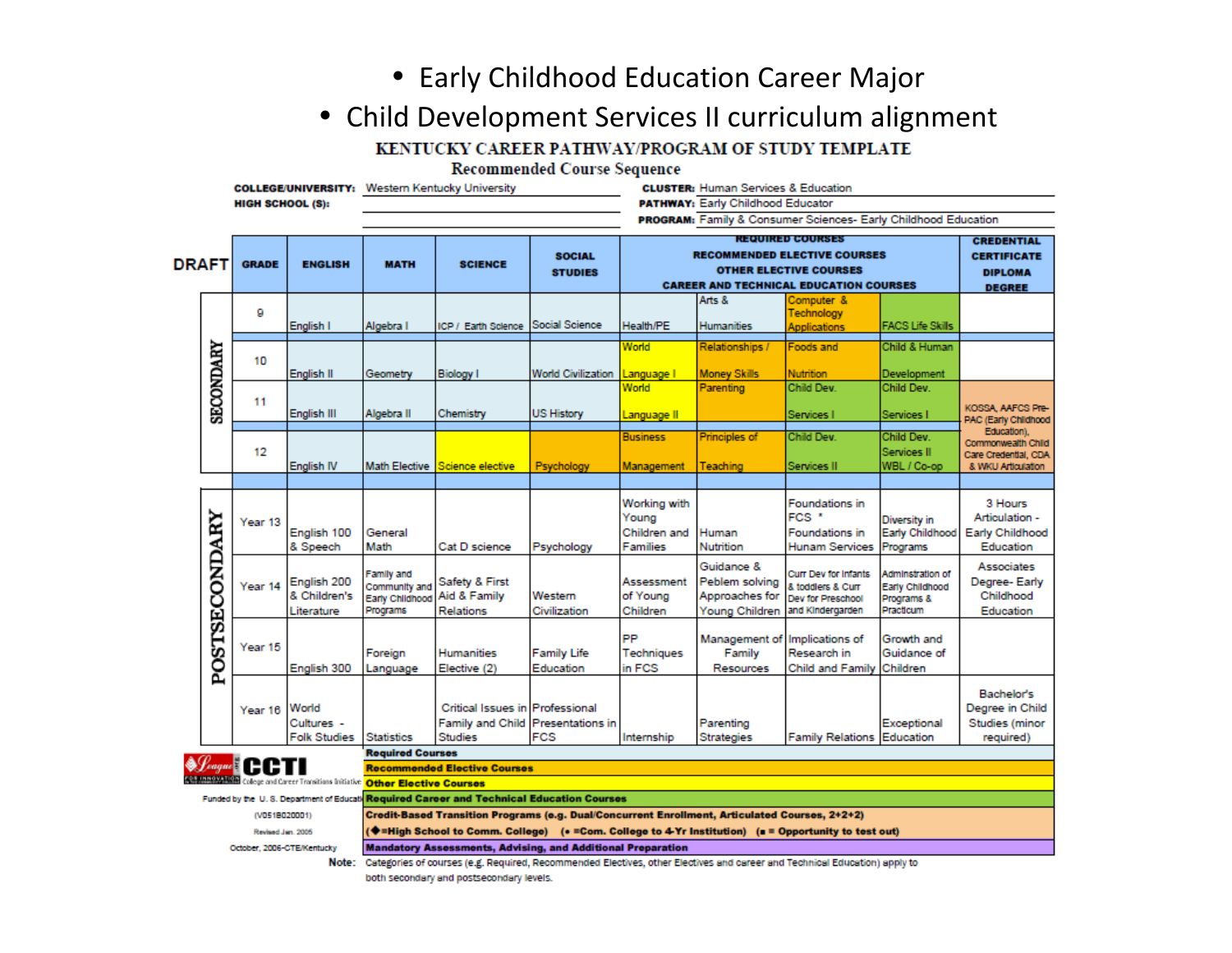(AA 006, EA 001, EA 002, EA 003, EA 004, EA 005, EA 006, EA 011, EA 012, EA 013, EB 001, EB 002, EB 003, EB 004, EB 005, EC 001, ED 001, ED 009, OB 002, OB 004, OB 005, OC 002, OC 003, OC 006, OD 002, OD 003, OD 005, OD 006, OD 007, OE 003, OE 004, OF 004, OG 001, OG 002)

## **Child Development Services II Unit Sequence and Learning Targets**

### (Note: The numbers in red correlates with the unit numbers listed above in the curriculum alignment to better log hours for the **CCCC/CDA** in accordance to subject areas from left to right on the CCCC eligibility certificate.)

#### Unit 1(5): Professional Development/Professionalism

#### Careers in Early Childhood

- o Determine career opportunities in early childhood programs.
- Certifications/Credentials and Professional Organizations  $\bullet$ 
	- o Utilize opportunities to obtain industry certifications and/or credentials such as the Early Childhood Career Major Certificate, the Orientation for Early Child Care Professionals, CCCC and CDA.
	- o Identify professional organizations in early childhood.
- Competencies and Legal Responsibilities of Early Childhood Workers
	- o Describe qualities possessed by an early child care professional and conduct a self-assessment related to the professional role.

#### Unit  $2(7)$ : Child Growth and Development

- Caring for Young Children through Work Experiences
	- o Demonstrate skills in caring for young children in a variety of childhood settings.
- Guiding Behavior
	- o Demonstrate positive guidance techniques when working with children.

#### Unit 3 (1): Health, Safety, and Nutrition

- Childhood Diseases and Reporting Requirements
	- o Describe the symptoms and reporting requirements of common childhood diseases.
- Nutritional Needs of Children
	- o Create and evaluate daily menus for young children based on state regulations.
- Child Abuse and Neglect
	- o Identify the signs of child abuse and neglect, local reporting procedures, and state statues related to suspected child abuse and neglect.
- **General Safety Precautions**  $\bullet$ 
	- o Explain general health and safety precautions and procedures for children.

#### Unit 4 (2): Learning Environments and Curriculum

- Schedules and Routines
	- o Review daily schedules for infants, toddlers, and preschool children.
- Classroom Furniture and Arrangement  $\bullet$ 
	- o Evaluate arrangement and furniture in a child development center for the health, safety and education of young children.
- Approaches to Teaching
	- o Document goal statements and activities for creating and maintaining a safe, healthy, and learning environment that enhance growth and development.
- Developmentally Appropriate Lesson Plans and Activities
	- o Develop and implement age-appropriate and effective classroom lesson plans, incorporating the Kentucky Early Childhood Standards.
	- Utilize Kentucky's School Readiness Indicators when planning and creating activities with pre-K children.  $\circ$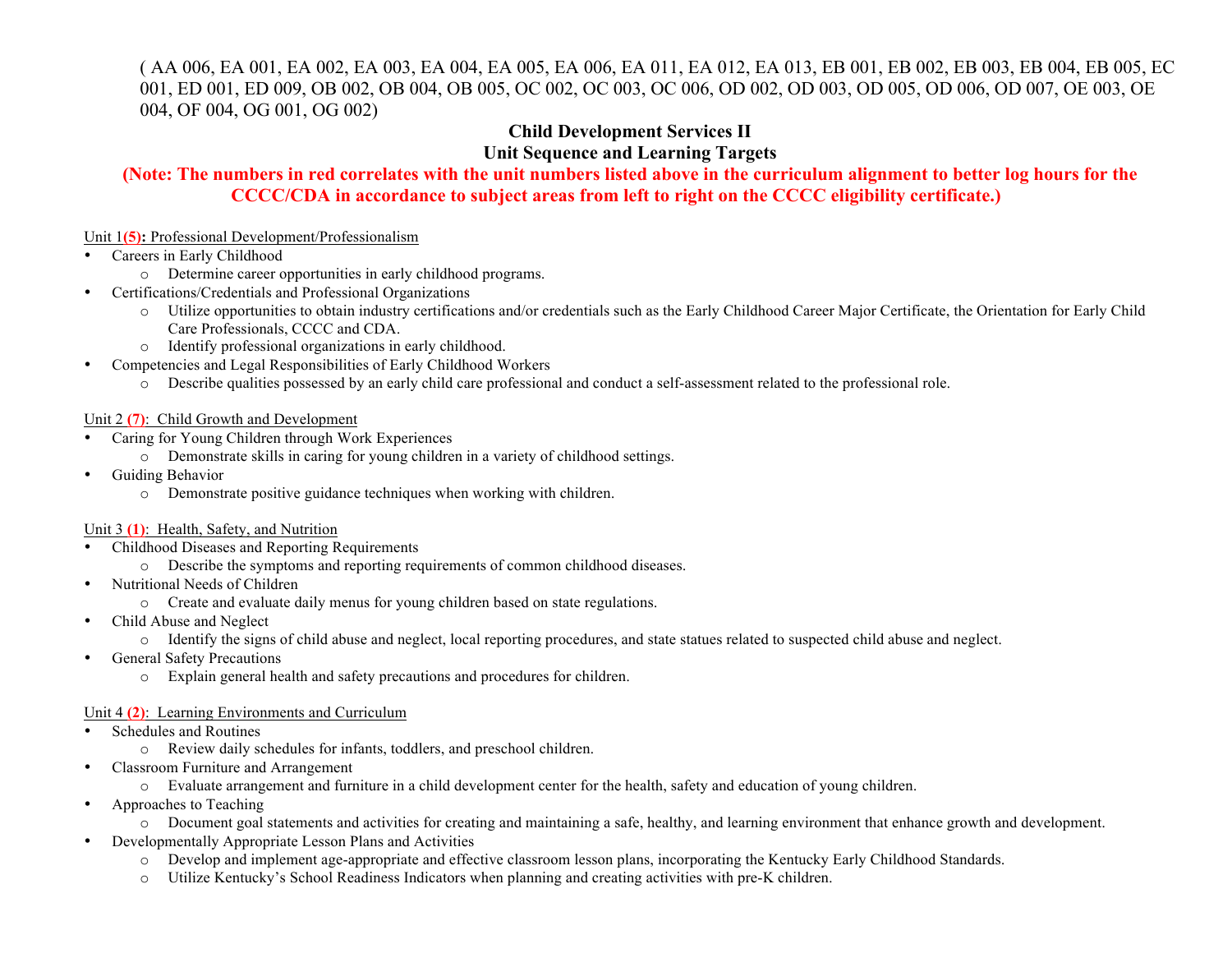Create and implement art, music, language arts, math, and science activities for young children.  $\circ$ 

#### Unit  $5(6)$ : Child Assessment

- Types of Observations
	- o Identify the types of records and observation tools to assess children's growth and development.
- Milestones of Young Children  $\bullet$ 
	- o Assess the physical, emotional, intellectual, and social milestones of children in early childhood settings.
- Kentucky School Readiness Indicators  $\bullet$ 
	- o Utilize Kentucky's School Readiness Indicators when evaluating young children.

#### Unit 6 (4): Program Management/ Evaluation

- Guidelines and Regulations in Early Childhood Centers
	- o Identify the legal requirements in operating an early childhood center.
- Managing Early Childhood Programs  $\bullet$ 
	- o Utilize and apply the ITERS/ECERS rating systems and subscales to identify characteristics of quality child care programs.
	- o Utilize and apply the CLASS assessment scoring system for preschool and Head Start programs.

#### Unit 7 (3): Family and Community Partnerships

- Agencies Providing Services to Children and Parents
	- o Identify local community service agencies that assist families including children with special needs and family counseling.
- Collaboration/Involvement with Families and Colleagues
	- o Describe appropriate strategies and techniques for collaboration with families and colleagues.
	- o Explore methods of effective communication with parents and guardians of children.
- Family, Career and Community Leaders of America
	- o Utilize activities of the Family, Career and Community Leaders of America student organization as an integral component of course content and leadership development.

#### Unit 8 (8): Employability Skills (Unit 8 logs under unit/subject area 5 on CCCC- Professional Development/Professionalism)

- Applying for Jobs
	- o Practice completing and reviewing job applications.
	- o Update resume, cover letter, and follow-up letter.
- **Work Ethics** 
	- o Identify the traits and behaviors of a worker with a positive work ethic.
- Portfolio
	- o Plan and implement an early childhood education portfolio based on CCCC and/or CDA criteria.
- Preparing for an Interview
	- o Practice skills needed for job interviewing.
- **Technical Content**
- Utilize activities of the Family, Career and Community Leaders of America student organization as an integral component of course content and leadership development  $\bullet$
- Apply math, science and communication skills within technical content.  $\bullet$
- $\bullet$ Demonstrate employability and social skills relevant to the career cluster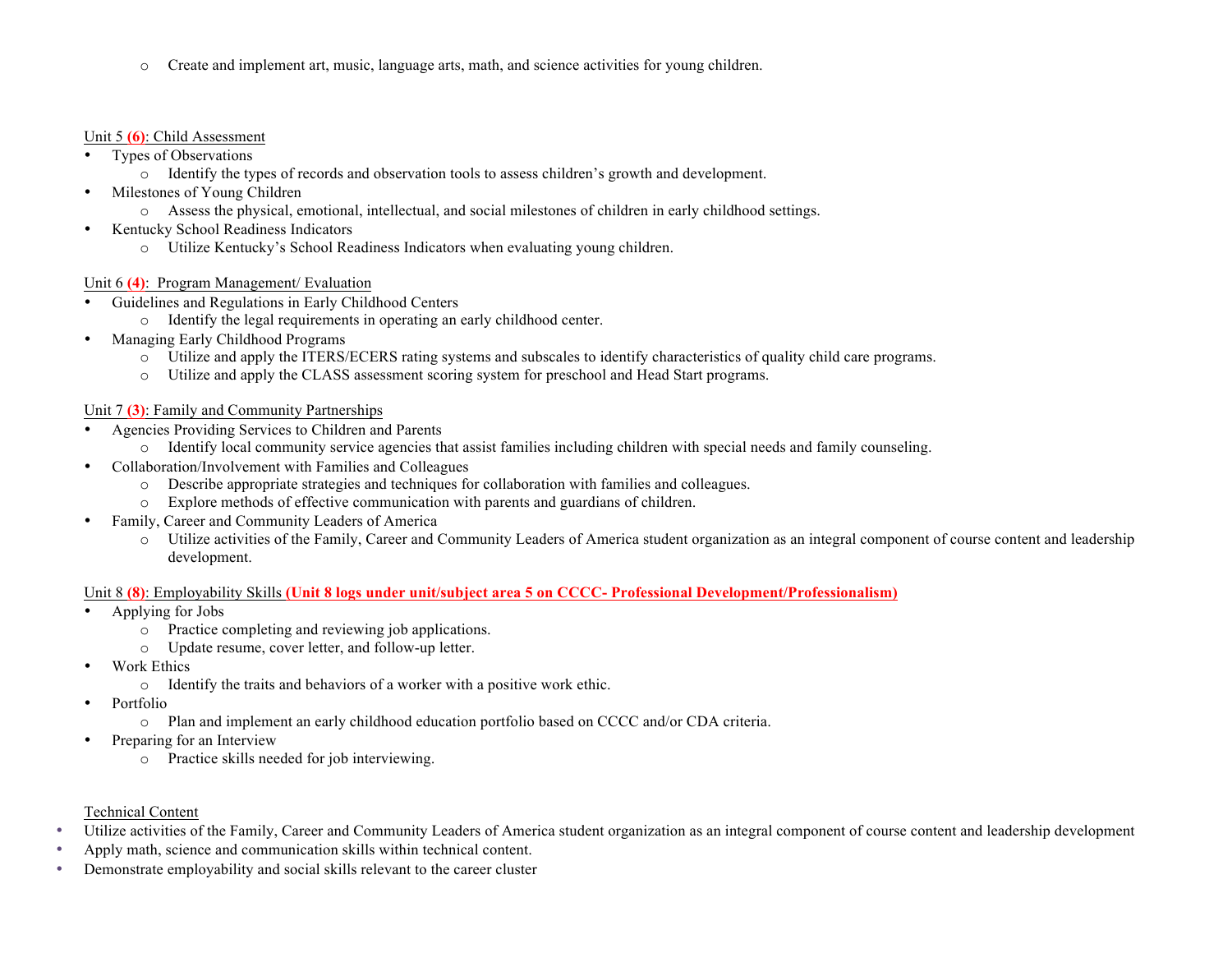# **Child Development Services II Ohio County High School Unit Sequence, Learning Targets, & Technical Content Chanda Hansen**

**Note: Unit Numbers have been changed to correlate in the order of subject areas on the CCCC eligibility certificate. The current unit 8 correlates to subject area 6. Please refer to Learning Targets Description**

| Week          | Unit                                                                                                                                                                | The research to Learning Targets Description<br><b>Unit Breakdown/Topics</b>                                                                                                                                                                                                                                                                            | <b>Trainer/ Guest Speaker</b> | <b>Hours</b> | <b>Technical Content</b>                                                                                                                                                                                         |
|---------------|---------------------------------------------------------------------------------------------------------------------------------------------------------------------|---------------------------------------------------------------------------------------------------------------------------------------------------------------------------------------------------------------------------------------------------------------------------------------------------------------------------------------------------------|-------------------------------|--------------|------------------------------------------------------------------------------------------------------------------------------------------------------------------------------------------------------------------|
| Week<br>1 & 2 | 5<br>4<br>4<br>5<br>5                                                                                                                                               | Certification/Credentials and Professional Organizations (M-F)<br>Confidentiality/Dress (M)<br>Codes/Expectations (M)<br>Child Abuse (T)<br>Special Education (W)<br>Hand washing/Diapering Changes (TH)<br>CDA review/guidelines $(F)$                                                                                                                 |                               | 6.5          | TC<br>2, 3, 8, 10, 15, 19,<br>20<br><b>KOSSA Standards</b><br>AA 005, EB 005,<br>EB 006, EB 008,<br>EC 010, OA 001,<br>OA 002, OA 003,<br>OA004, OD 001,<br>OD 005, OD 007,<br>OF 001, OF 002,<br>OF 003, OF 005 |
|               | 5<br>5<br>$\overline{7}$<br>$\overline{7}$<br>$\overline{2}$<br>$\overline{2}$                                                                                      | Competencies and Legal Responsibilities of Early Childhood<br>Workers/Professional Development Plan (Ch.5.1, 5.2, 5.3) (T-F)<br>Conscious Discipline (M)<br>Legal Responsibilities of Early Childhood (M)<br>Conscious Discipline (T)<br>Visual Phonics (W)<br>Visual Phonics (TH)<br>$My$ Plate $(F)$                                                  |                               | 5            | TC<br>2, 3, 9, 12, 19, 20,<br>22<br><b>KOSSA</b> Standards<br>EB 001, EB 003,<br>EB 004, EB 005,<br>EB 006, EB 008,<br>EC 010, OA 001,<br>OA 003, OB 005,<br>OD 004, OD 005,<br>OE 001, OE 003,<br>OF 003        |
|               | $\overline{2}$<br>$\overline{c}$<br>$\overline{2}$<br>$\overline{2}$<br>$\overline{2}$<br>$\overline{2}$<br>$\overline{c}$<br>$\overline{2}$<br>$\overline{c}$<br>3 | Schedules and Routines (Ch. 9.1) (M)<br>$\bullet$<br>Curriculum-classroom Set Up (M)<br>Curriculum - 5 areas (T)<br>Early Childhood Equipment & Supplies (Ch. 13.1) (T)<br>Curriculum-Map (W)<br>Art & music Experiences (Ch. 28.1) (W)<br>Curriculum-documentation (TH)<br>Movement & Drama Activities (Ch. 27.2) (TH)<br>Meet/Greet with Teachers (F) |                               |              | TC<br>3, 6, 11, 13, 22<br><b>KOSSA Standards</b><br>AB 007, EC 005,<br>EC 010, OC 001,<br>OC 003, OC 005,<br>OC 006, OD 001,<br><b>OE 004</b>                                                                    |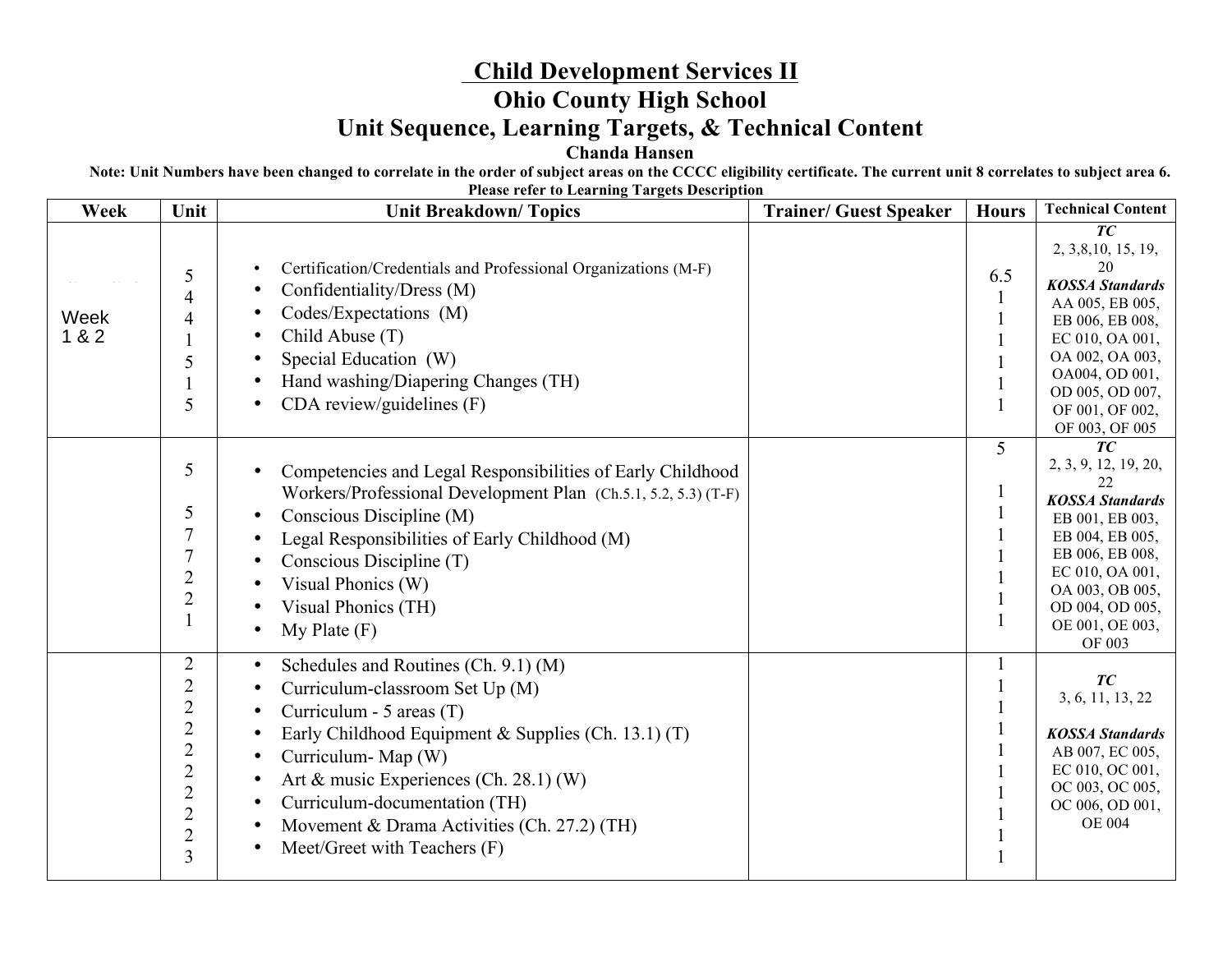| 3<br>3<br>6<br>6<br>3<br>7                   | Developing Social Responsibility (Ch. 25.2) (T)<br>$\bullet$<br>ELLCO Training (T)<br>ELLCO Training (W)<br>Family Involvement Services & Referrals (Ch. 17.1, 17.2) (W)<br>Observation (TH)<br>CDA: Competency Goal #4 statement (TH-F)<br>Intervention Groups (F)<br>Family Involvement & Care/Management (Ch. 17.2) (F)                                   |                     | TC<br>8, 13, 14, 16, 22<br><b>KOSSA</b> Standards<br>EC 005, EC 010,<br>OE 004, OE 005,<br>OF 005, OI 003,<br>OL 001 |
|----------------------------------------------|--------------------------------------------------------------------------------------------------------------------------------------------------------------------------------------------------------------------------------------------------------------------------------------------------------------------------------------------------------------|---------------------|----------------------------------------------------------------------------------------------------------------------|
| 4<br>4<br>4<br>5<br>6                        | Guidelines & Regulations Activity (M-T)<br>$\bullet$<br>ECERS training (M)<br>ECERS training (T)<br>CDA: Competency Goal #5 Statement (W-F)<br>Observation (W-TH)<br>Bus Safety (F)                                                                                                                                                                          | 3<br>$\overline{2}$ | TC<br>10, 15, 16, 17, 22<br><b>KOSSA</b> Standards<br>EB 003, EB 008,<br>EC 010, OD 002,<br>OF 003, OF 005           |
| 4<br>6<br>4<br>2<br>4<br>5                   | Managing Early Childhood Programs (Ch. 18.2, 19.2, 20.2) (M-F)<br>٠<br>Expected Computer Skills (M)<br>$\bullet$<br>CLASS training(T)<br>SPARK Training (W)<br>Observation (TH)<br>CDA Resource File #7: Children's Books (F)                                                                                                                                | 5<br>3              | TC<br>5, 15, 18<br><b>KOSSA</b> Standards<br>OD 001, EC 001,<br>OF 005                                               |
| 3<br>3<br>6<br>$\overline{c}$<br>6<br>6<br>6 | Agencies Providing Services to Children and Parents (M-W)<br>$\bullet$<br>Utilize Family, Career, Community Leaders of America/<br>Senior Projects (TH-F)<br>SPARK Training (M)<br>$\bullet$<br>Media Center/How to read a book/Story Stretchers (T)<br>Expected Computer Skills (W)<br><b>COACH</b> Introduction (TH)<br>Open Training Date/ CDA Review (F) | 5                   | TC<br>2, 3, 8, 13, 19, 20,<br>22<br><b>KOSSA</b> Standards<br>EC 010, OE 004,<br>OE 005, OF 002,<br>OI 003, OL 001   |
| 3                                            | Certified CPR/First Aid Training (M-TH)<br>$\bullet$<br>Schedule for work schedule/expectations (F)<br>Agencies Providing Services to Children and Parents (F)                                                                                                                                                                                               | 7.5                 | TC<br>1, 2, 9, 10<br><b>KOSSA</b> Standards<br>EB 003, EC 010,<br>OD 001, OD 002,<br>OD 003, OD 006,<br>OD 007       |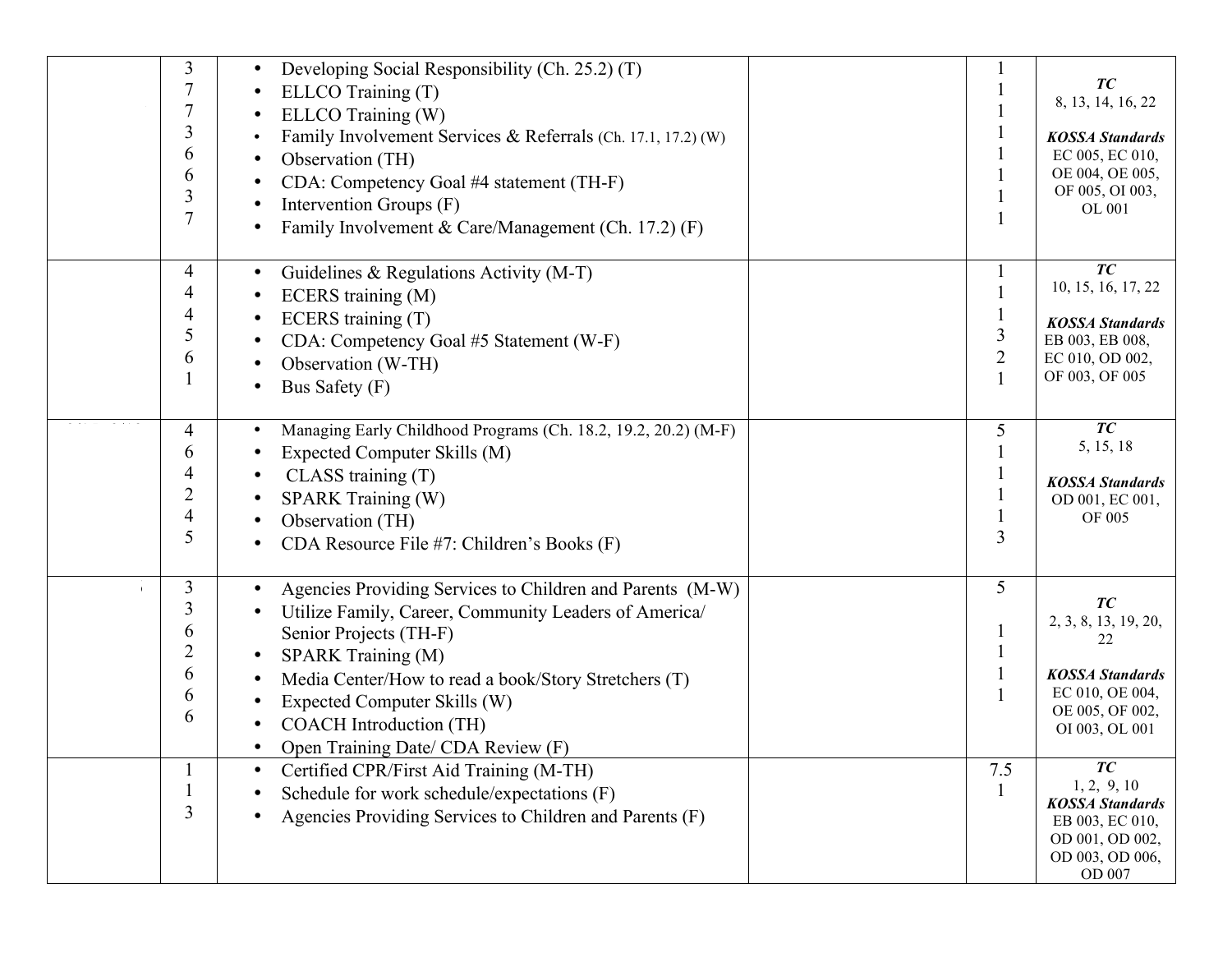|                | <b>FALL BREAK</b>                                                |        |                                              |
|----------------|------------------------------------------------------------------|--------|----------------------------------------------|
| $\overline{2}$ | Approaches to Teaching (Ch. 24.2) (M)                            |        | TC                                           |
| $\overline{2}$ | Lesson Planning for Intervention Groups/Sparks/Story-            |        | 1, 3, 5, 6, 7, 22                            |
|                | Stretchers (M)                                                   |        | <b>KOSSA Standards</b>                       |
| 6              |                                                                  | $.5\,$ | 0B 003, OC 001,                              |
| 7              | Review of Coach Observation (M)                                  | 10     | <b>OC 004</b>                                |
|                | Co-op/Individual CDA Coaching (T-F)                              |        |                                              |
| 6              | Development/Care of Children with Special Needs (Ch. 22.1) (M)   |        | TC                                           |
| $\overline{2}$ | Lesson Planning for Intervention Groups/Sparks/Story-            |        | 1, 3, 4, 5, 6, 7, 14,<br>22                  |
|                | Stretchers (M)                                                   |        | <b>KOSSA Standards</b>                       |
| 6              | Review of Coach Observation (M)                                  | $.5\,$ | EB 008, OA 004,                              |
| 7              | Co-op/Individual CDA Coaching (T-F)                              | 10     | OB 003, OB 004,                              |
|                |                                                                  |        | OB 005, OE 003                               |
| 4              | Managing Inclusive Programs (Ch. 22.2) (M)                       |        | TC                                           |
| $\overline{2}$ | Lesson Planning for Intervention Groups/Sparks/Story-            |        | 1, 3, 4, 5, 6, 7, 14,                        |
|                | Stretchers                                                       |        | 15, 22<br><b>KOSSA</b> Standards             |
| 6              | Review of Coach Observation                                      | $.5\,$ | EC 005, OB 003,                              |
| 7              | Co-op/Individual CDA Coaching (T-F)                              | 10     | OB 004, OB 005,                              |
|                |                                                                  |        | OD 001, OE 003                               |
|                | Health, Safety, and Nutrition/Child Abuse & Neglect (Orientation | 3      | TC                                           |
|                | Training) (M)                                                    |        | 1, 3, 4, 5, 6, 7, 9,                         |
| $\overline{2}$ | Lesson Planning for Intervention Groups/Sparks/Story-            |        | 10, 12, 22                                   |
|                | Stretchers (T)                                                   | $.5\,$ | <b>KOSSA</b> Standards<br>EC 010, OD 001,    |
| 6              | Review of Coach Observation (T)                                  | 10     | OD 002, OD 005,                              |
| 7              | Co-op/Individual CDA Coaching (T-F)                              |        | OF 005                                       |
|                |                                                                  | 3      | TC                                           |
| $\overline{2}$ | Learning Practices (Orientation Training) (M)                    |        | 1, 3, 5, 6, 7, 9, 10,                        |
|                | Lesson Planning for Intervention Groups/Sparks/Story-            |        | 12, 22                                       |
|                | Stretchers (T)                                                   |        | <b>KOSSA</b> Standards                       |
| 6              | Review of Coach Observation (T)                                  | .5     | OD 001, OD 002,                              |
| 7              | Co-op/Individual CDA Coaching (T-F)                              | 10     | OD 005                                       |
|                | CDA: Competency Goal #1 Statement (M)                            |        | TC                                           |
| $\overline{2}$ | Lesson Planning for Intervention Groups/Sparks/Story-            |        | 1, 3, 4, 5, 6, 7, 12,                        |
|                | Stretchers (M)                                                   |        | 19, 22<br><b>KOSSA Standards</b>             |
| 6              | Review of Coach Observation (M)                                  | .5     | AA 003, AC 006,                              |
| 7              | Co-op/Individual CDA Coaching (T-F)                              | 10     | OD 001, OD 004,                              |
|                |                                                                  |        | OF 001, OF 002                               |
|                | CDA: Competency Goal #1 Statement (M)                            |        | TC                                           |
| $\overline{2}$ | Lesson Planning for Intervention Groups/Sparks/Story-Stretchers  |        | 1, 3, 4, 5, 6, 7, 10                         |
|                | (M)                                                              |        | <b>KOSSA</b> Standards<br>AA 003, AC 006, OD |
| 6              | Review of Coach Observation (M)<br>$\bullet$                     | .5     |                                              |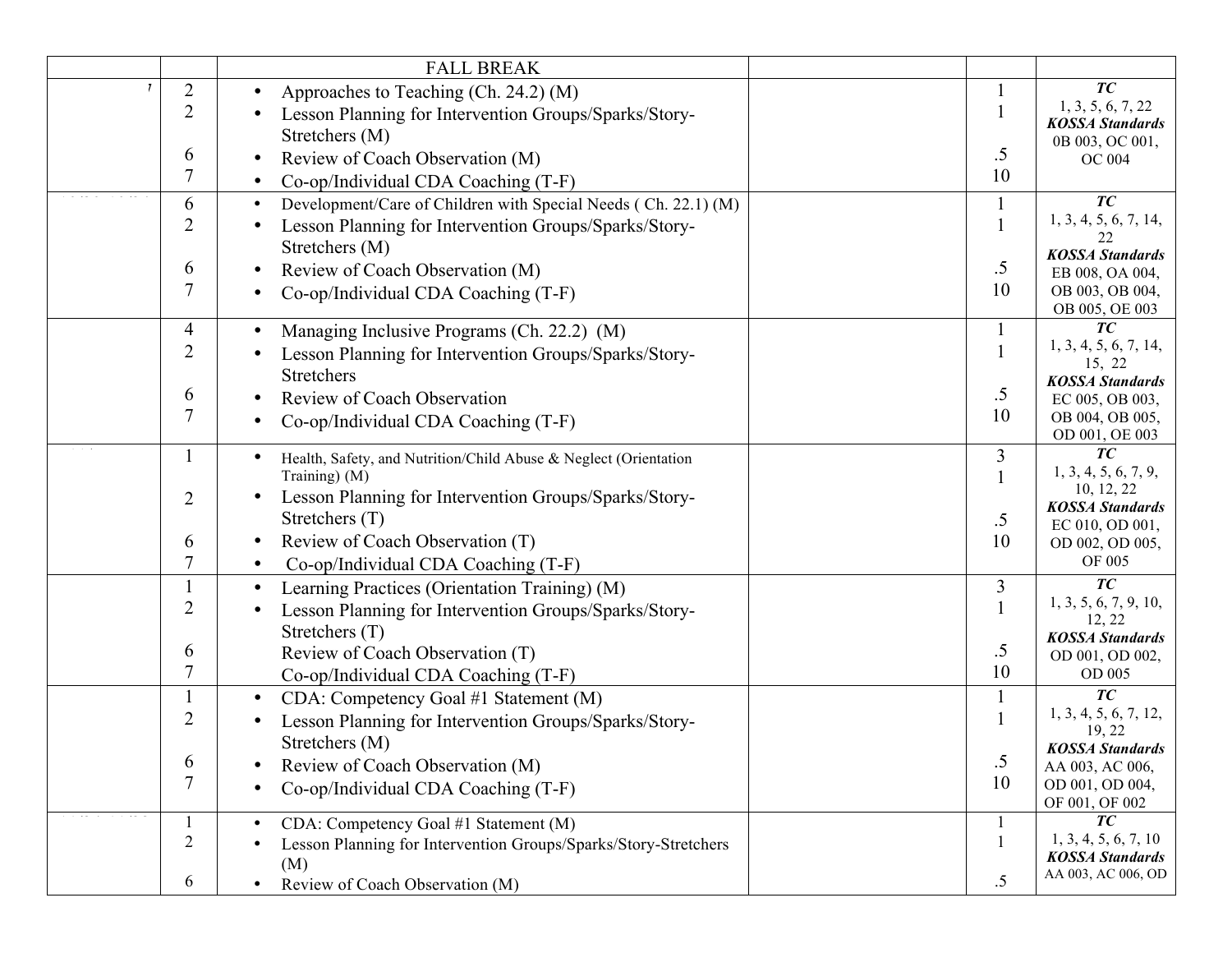| 7                             | Co-op/Individual CDA Coaching (T-F)                                                                                                                                                                                                                                         | 10                         | 001, OD 003, OD<br>006                                                                                                                           |
|-------------------------------|-----------------------------------------------------------------------------------------------------------------------------------------------------------------------------------------------------------------------------------------------------------------------------|----------------------------|--------------------------------------------------------------------------------------------------------------------------------------------------|
| $\overline{2}$<br>2           | Competency Goal #6 Statement (M)<br>$\bullet$<br>Lesson Planning for Intervention Groups/Sparks/Story-                                                                                                                                                                      |                            | $\overline{TC}$<br>1, 3, 4, 5, 6, 7, 9,<br>22                                                                                                    |
| 6<br>7                        | Stretchers (M)<br>Review of Coach Observation (M)<br>Co-op/Individual CDA Coaching (T-F)                                                                                                                                                                                    | $.5\,$<br>10               | <b>KOSSA</b> Standards<br>AA 003, AC 006,<br>OA 002, OA 003,<br>OF 001, OF 002                                                                   |
| 5<br>5<br>2<br>6<br>7         | Competency Goal #6 Statement (M)<br>$\bullet$<br>Professional Development Plan/Self-Assessment Review (M)<br>Lesson Planning for Intervention Groups/Sparks/Story-<br>Stretchers (M)<br>Review of Coach Observation (M)<br>Co-op/Individual CDA Coaching (T-F)<br>$\bullet$ | .5<br>10                   | TC<br>1, 2, 3, 4, 5, 6, 7,<br>22<br><b>KOSSA</b> Standards<br>AA 003, AC 006,<br>EB 005, OF 001,<br>OF 002                                       |
| 5<br>2<br>6<br>7              | Mid-Term Exam (M)<br>$\bullet$<br>Lesson Planning for Intervention Groups/Sparks/Story-<br>Stretchers (M)<br>Review of Coach Observation (M)<br>Co-op/Individual CDA Coaching (T-F)<br>NO SCHOOL - HOLIDAY BREAK                                                            | .5<br>10                   | TC <sub>1</sub><br>1, 3, 4, 5, 6, 7, 19,<br>22<br><b>KOSSA</b> Standards<br>OA 002, OA 003,<br>OF 001, OF 002                                    |
| 5<br>2<br>6<br>7              | Certification/Credentials—CDA process/updates (W)<br>$\bullet$<br>Lesson Planning for Intervention Groups/Sparks/Story-<br>Stretchers (M)<br>Review of Coach Observation (M)<br>Co-op/Individual CDA Coaching (T-F)                                                         | $\overline{4}$<br>.5<br>10 | TC<br>1, 3, 4, 5, 6, 7, 19,<br>22<br><b>KOSSA</b> Standards<br>OA 002, OA 003,<br>OF 001, OF 002                                                 |
| 5<br>$\overline{2}$<br>6<br>7 | CDA: Competency Goal #2 Statement (M)<br>Lesson Planning for Intervention Groups/Sparks/Story-<br>Stretchers (M)<br>Review of Coach Observation (M)<br>Co-op/Individual CDA Coaching (T-F)                                                                                  | $.5\,$<br>10               | TC<br>1, 2, 3, 4, 5, 6, 7,<br>22<br><b>KOSSA</b> Standards<br>AA 003, AC 006,<br>OB 004, OB 005,<br>OE 003, OF 001,<br>OF 002, OG 001,<br>OG 002 |
| 5<br>2<br>6                   | CDA: Competency Goal #2-#3 Statement (M)<br>Lesson Planning for Intervention Groups/Sparks/Story-<br>Stretchers (M)<br>Review of Coach Observation (T)<br>Co-op/Individual CDA Coaching (T-F)                                                                               | $.5\,$<br>10               | TC<br>1, 3, 4, 5, 6, 7, 22<br><b>KOSSA</b> Standards<br>OA 003, AC 006,<br>OB 004, OB 005,<br>OE 003, OF 001,<br>OF 002, OG 001,                 |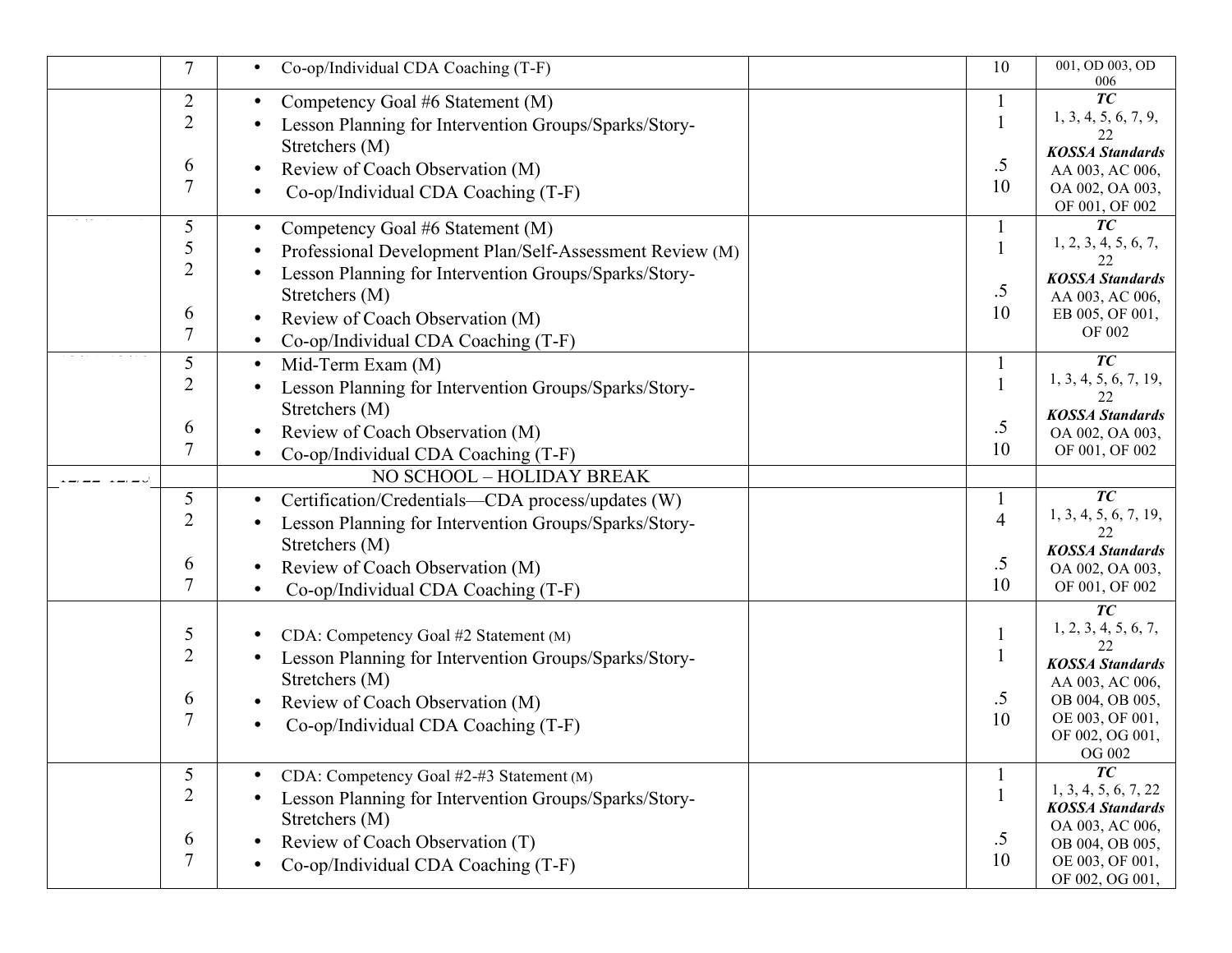|                                                                                                                                                                                                                                                             |              | OG 002                                                                                                       |
|-------------------------------------------------------------------------------------------------------------------------------------------------------------------------------------------------------------------------------------------------------------|--------------|--------------------------------------------------------------------------------------------------------------|
| 7, 2<br>Math and Science Explorations (Ch. 26.1) (M)<br>$\bullet$<br>$\overline{2}$<br>Lesson Planning for Intervention Groups/Sparks/Story-<br>Stretchers (M)<br>6<br>Review of Coach Observation (M)<br>Co-op/Individual CDA Coaching (T-F)               | $.5\,$<br>10 | T <sub>C</sub><br>1, 3, 4, 5, 6, 7, 22<br><b>KOSSA Standards</b><br>OB 005, OE 001,<br>OE 003, OG 001        |
| 7<br>Guiding Behavior/ Language Arts & Social Studies (Ch. 25.1) (M)<br>2<br>Lesson Planning for Intervention Groups/Sparks/Story-<br>Stretchers (M)<br>6<br>Review of Coach Observation (M)<br>Co-op/Individual CDA Coaching (T-F)<br>$\bullet$            | $.5\,$<br>10 | TC<br>1, 3, 4, 5, 6, 7, 22<br><b>KOSSA Standards</b><br>OB 005, OE 001,<br>OE 003, OG 001                    |
| 6<br>Types of Observations $( Ch. 7.1) (M)$<br>$\bullet$<br>2<br>Lesson Planning for Intervention Groups/Sparks/Story-<br>Stretchers (M)<br>6<br>Review of Coach Observation (M)<br>$\bullet$<br>Co-op/Individual CDA Coaching (T-F)<br>$\bullet$           | .5<br>10     | TC<br>1, 3, 4, 5, 6, 7, 16,<br>22<br><b>KOSSA</b> Standards<br>OB 002, OB 003,<br><b>OC 001</b>              |
| Milestones of Young Children (Ch. 18.1) (M)<br>6<br>$\bullet$<br>2<br>Lesson Planning for Intervention Groups/Sparks/Story-<br>Stretchers (M)<br>6<br>Review of Coach Observation (M)<br>$\bullet$<br>7<br>Co-op/Individual CDA Coaching (T-F)              | .5<br>10     | TC<br>1, 3, 4, 5, 6, 7, 16,<br>22<br><b>KOSSA</b> Standards<br>OB 003, OB 005,<br>OG 001, OG 002             |
| Milestones of Young Children (Ch. 19.1) (M)<br>6<br>$\bullet$<br>2<br>Lesson Planning for Intervention Groups/Sparks/Story-<br>Stretchers (M)<br>6<br>Review of Coach Observation (M)<br>$\bullet$<br>7<br>Co-op/Individual CDA Coaching (T-F)<br>$\bullet$ | .5<br>10     | TC<br>1, 3, 4, 5, 6, 7, 16,<br>22<br><b>KOSSA Standards</b><br>OB 003, OB 005,<br>OG 001, OG 002             |
| 6<br>Milestones of Young Children (Ch. 20.1) (M)<br>$\bullet$<br>2<br>Lesson Planning for Intervention Groups/Sparks/Story-<br>Stretchers (M)<br>6<br>Review of Coach Observation (M)<br>7<br>Co-op/Individual CDA Coaching (T-F)                           | .5<br>10     | T <sub>C</sub><br>1, 3, 4, 5, 6, 7, 16,<br>22<br><b>KOSSA Standards</b><br>OB 003, OB 005,<br>OG 001, OG 002 |
| Kentucky School Readiness Indicators (M)<br>6<br>$\bullet$<br>Lesson Planning for Intervention Groups/Sparks/Story-<br>2<br>Stretchers (M)<br>6<br>Review of Coach Observation (M)<br>7<br>Co-op/Individual CDA Coaching (T-F)                              | .5<br>10     | TC<br>1, 3, 4, 5, 6, 7, 16,<br><b>KOSSA</b> Standards<br>AA 006, AC 003,<br>OB 002, OB 003                   |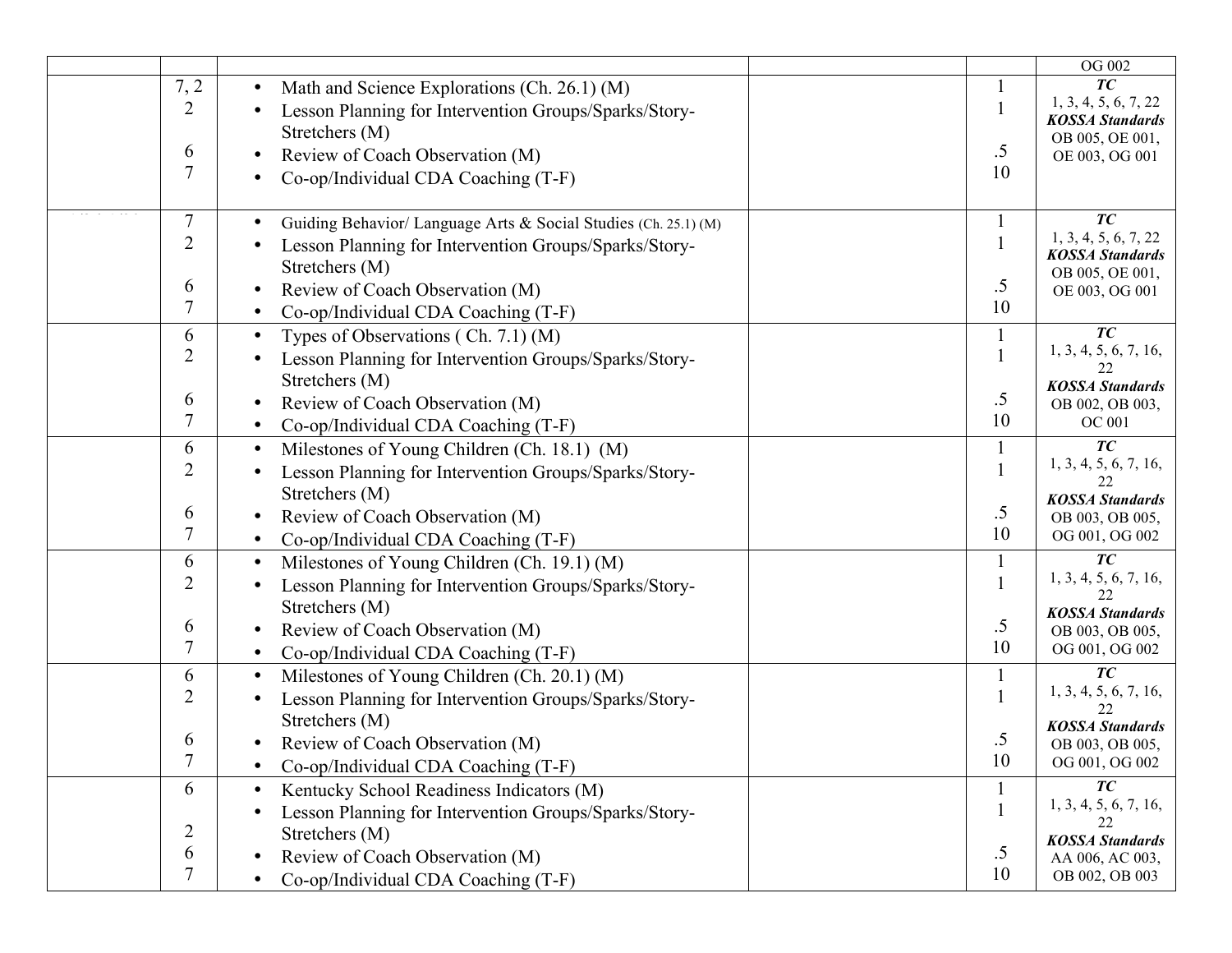| 5, 8<br>Work Ethic/Preparing for Employment (Ch. 4.1) (M)<br>$\overline{2}$<br>Lesson Planning for Intervention Groups/Sparks/Story-<br>Stretchers (M)<br>5<br>Review of Coach Observation (M)<br>$\overline{2}$<br>Co-op/Individual CDA Coaching (T-F)              | $.5\,$<br>10 | TC<br>1, 3, 4, 5, 6, 7, 16,<br><b>KOSSA</b> Standards<br>AA 003, EA 007,<br>EA 008, EB 003,<br>EB 004, EB 008,<br>OA 003, OF 001,<br>OF 002 |
|----------------------------------------------------------------------------------------------------------------------------------------------------------------------------------------------------------------------------------------------------------------------|--------------|---------------------------------------------------------------------------------------------------------------------------------------------|
| 5, 8<br>Preparing for a Job/Seeking Employment (Ch. 4.2) (M)<br>$\overline{2}$<br>Lesson Planning for Intervention Groups/Sparks/Story-<br>Stretchers (M)<br>6<br>Review of Coach Observation (M)<br>7<br>Co-op/Individual CDA Coaching (T-F)                        | $.5\,$<br>10 | TC<br>1, 3, 4, 5, 6, 7, 16,<br>22<br><b>KOSSA</b> Standards<br>AC 003, AC 006,<br>EA 007, EA 008,<br>EB 003, OA 003,<br>OF 001, OF 002      |
| 5, 8<br>Applying/Preparing for Jobs (media center) (M)<br>$\overline{2}$<br>Lesson Planning for Intervention Groups/Sparks/Story-<br>Stretchers (M)<br>6<br>Review of Coach Observation (M)<br>$\overline{7}$<br>Co-op/Individual CDA Coaching (T-F)                 | .5<br>10     | $\overline{TC}$<br>1, 3, 4, 5, 6, 7, 16,<br>22<br><b>KOSSA</b> Standards<br>EA 007, EA 008,<br>EA 009, EB 003,<br>OF 001, OF 002,<br>OF 003 |
| 8<br>Applying for Jobs/On the Job (Ch. 4.3) (M)<br>$\overline{2}$<br>Lesson Planning for Intervention Groups/Sparks/Story-<br>Stretchers (M)<br>6<br>Review of Coach Observation (M)<br>$\overline{7}$<br>Co-op/Individual CDA Coaching (T-F)<br><b>SPRING BREAK</b> | $.5\,$<br>10 | TC<br>1, 3, 4, 5, 6, 7, 16,<br>22<br><b>KOSSA</b> Standards<br>EA 007, EA 008,<br>EA 009, EB 003,<br>OA 003, OF 001,<br><b>OF 002</b>       |
| 5, 8<br>Preparing for a Job Interview/ Senior Project review (M)<br>$\overline{2}$<br>Lesson Planning for Intervention Groups/Sparks/Story-<br>Stretchers (M)<br>6<br>Review of Coach Observation (M)<br>7<br>Co-op/Individual CDA Coaching (T-F)                    | $.5\,$<br>10 | TC<br>1, 3, 4, 5, 6, 7, 16,<br>22<br><b>KOSSA</b> Standards<br>AA 002, AA 003,<br>AC 006, EA 007,<br>EA 008, EB 003,<br>OA 003, OF 001      |